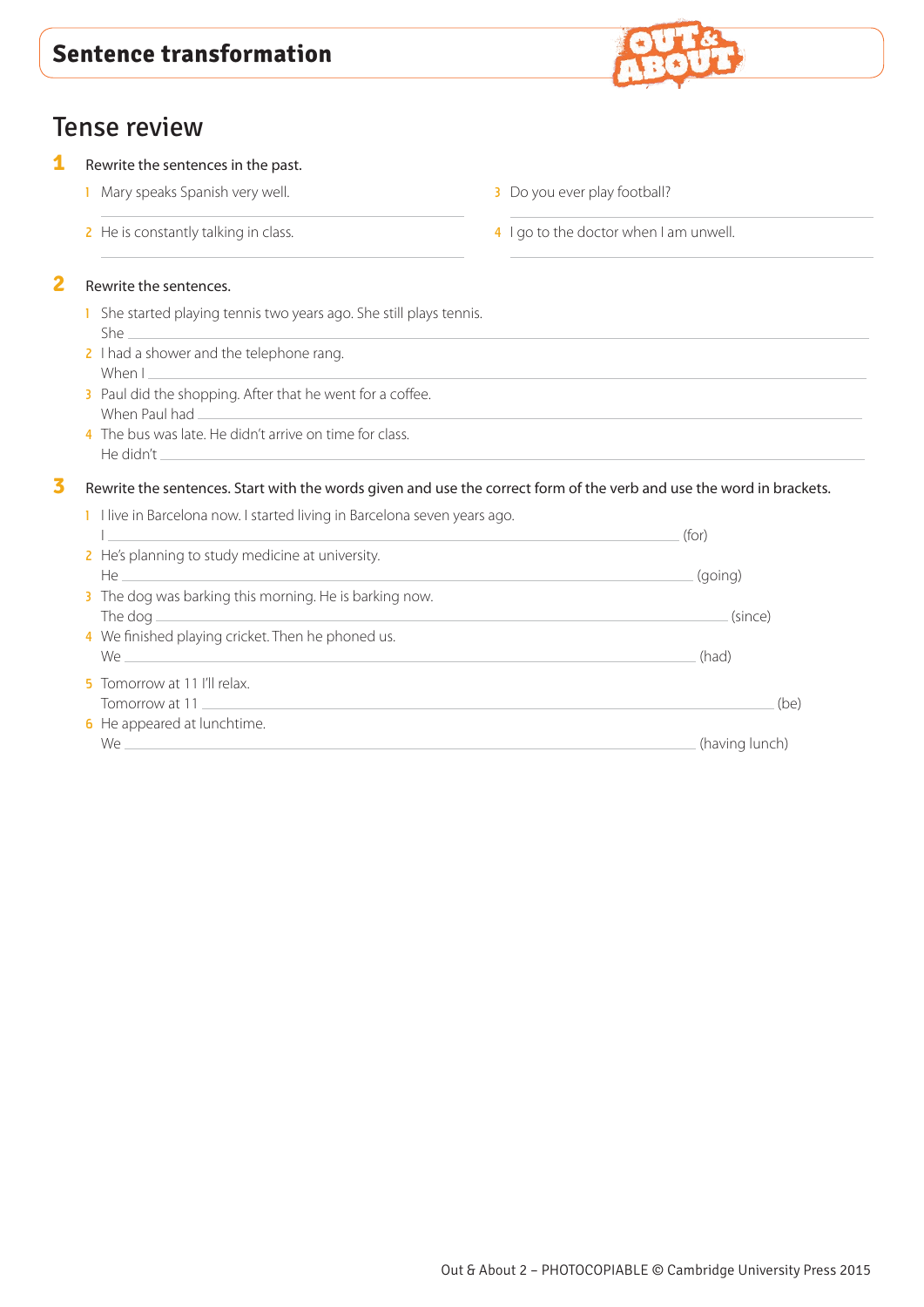# **Questions**

- **1** Make questions for the answers.
	- 1 Which <u>2008</u> My favourite colour was blue when I was nine.
	- 2 When ? We went on holiday in the last fortnight of August.
	- 3 What ?
- **2** Make the sentences positive, negative or questions as shown.
	- 1 We're going camping tomorrow. (question)
	- 2 One day I'll be famous. (question)
	- 3 Are you going to study this weekend? (positive)



- I was cooking dinner at 7.30 yesterday evening.
- 4 Who \_\_\_\_\_\_\_\_\_\_\_\_\_\_\_\_ ? Mary was at the graduation party.
- **5** Where <u>2008</u> 2 When I was in the first year I studied in the library.
- 4 Susan was wearing a lovely green and blue dress yesterday. (negative)
- 5 Dad went to the cinema last Saturday. (question)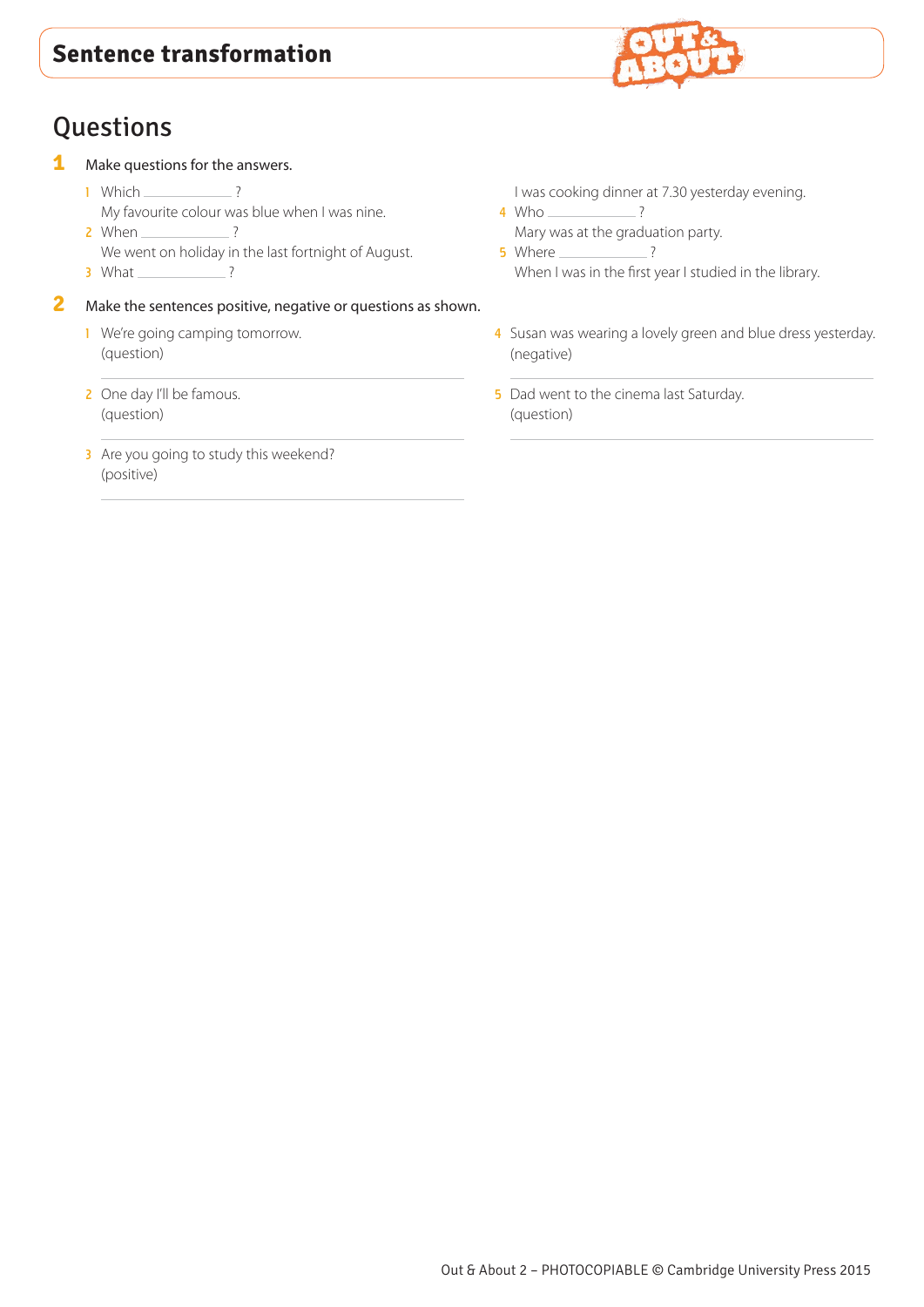

# Modal verbs

- **1** Make the sentences negative respecting the intention of the sentence.
	- **1** He must be tired.
	- 2 She could run for many hours.
	- 3 It must be a storm.
	- 4 It might be dangerous.

**2** Rewrite the sentences without changing their meaning. Use the modal verbs in brackets.

| 1 Tom and Mary have a lot of homework and perhaps won't come to the party. |         |         |
|----------------------------------------------------------------------------|---------|---------|
| Tom and Mary                                                               |         | (might) |
| 2 He's studied a lot. It's impossible for him to fail.                     |         |         |
| He                                                                         | (can't) |         |
| 3 I don't feel well. Perhaps I'm getting a cold.                           |         |         |
|                                                                            | (could) |         |
| 4 He's definitely got a lot of money as he's always buying things.         |         |         |
| He                                                                         | (must)  |         |

#### **3** Give an answer to the sentences. Use the prompts in brackets.

- 1 My mum doesn't know where she left the keys. Perhaps they are in the office. She (positive speculation)  $\sim$  (positive speculation)
- 2 He hasn't arrived yet. Perhaps the bus was late. The bus <u>experiments</u> of the business of the business of the business of the business of the business of the business of the business of the business of the business of the business of the business of the business of the b
- 3 I was standing in front of you and you didn't say hello. You (positive certainty)
- 4 He seems to be very angry. I think he failed Maths. He (positive possibility)

#### **4** Rewrite the sentences without changing the meaning.

- 1 It's impossible that he's missed his flight. He can't
- 2 I cannot find my glasses. I left them at home. I must

3 My parents have seen my school report and perhaps that's why they are happy. My parents could

4 Peter hasn't arrived yet. He's probably overslept. Peter may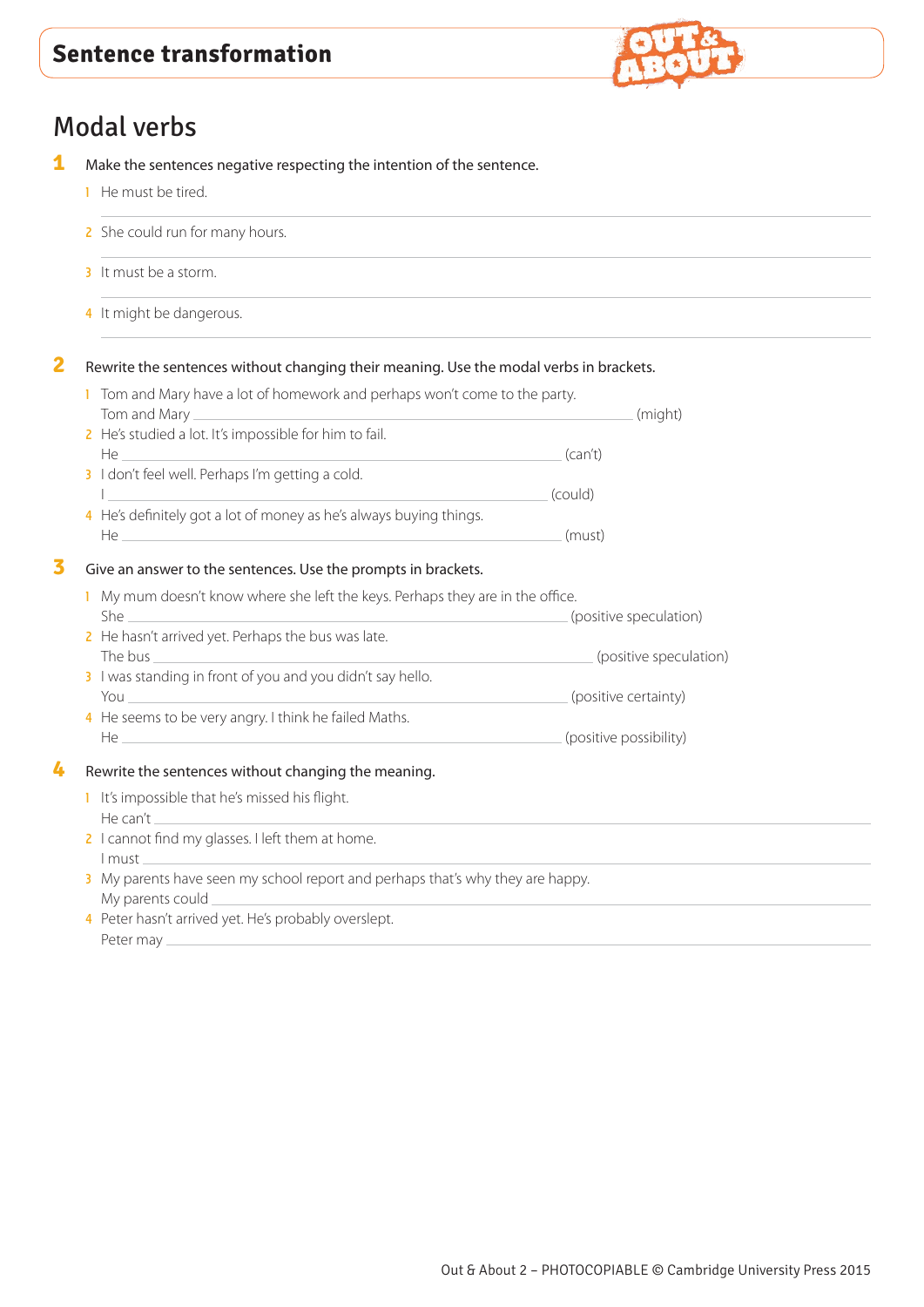

# Conditional possibility

#### **1** Rewrite the sentences. Use the correct form of the conditional.

- 1 We had no time to visit him. We were late.
- 2 I bought an expensive dress. I had no money left.
- 3 He wants to get good marks. He has to study hard.
- 4 Don't run so fast. You could break your leg.
- 5 He doesn't spend a lot of time with his friends. He is very busy.

#### **2** Complete the second sentence using the words given. The second sentence must mean the same as the first sentence.

- 1 I'm not going on holiday with you if you carry on complaining. Unless
- 2 He will wait for you if he knows you are interested. Provided / providing (that)
- 3 Helen wouldn't want to go out with him if he asked her out. Even if
- 4 His parents will let him go camping if he keeps his room tidy for a month. As long as

#### **3** Write sentences using *wish*.

- 1 I can't play tennis this weekend because I hurt my foot.
- 2 I think it's a pity he never learnt to play a musical instrument.
- 3 I can't go out because I have to study for my exams.
- 4 My teacher is always giving us homework.

#### **4** Write sentences using *if only*.

- 1 I saw Mike but I didn't say hello.
- 2 I didn't say goodbye to my mother this morning and she was angry.
- 3 I didn't study last week and I failed the Science test.
- 4 I always fight with my sister.

#### **5** Rewrite the sentences. The second sentence must mean the same as the first one.

- 1 Diego won't go to France. He doesn't like the country. If Diego
- 2 There aren't any nice shops where I live. I wish
- 3 My sister will be 18 tomorrow and I have no money to get her a present. If only
- 4 If Peter doesn't tell me what happened, I'll be very annoyed. Unless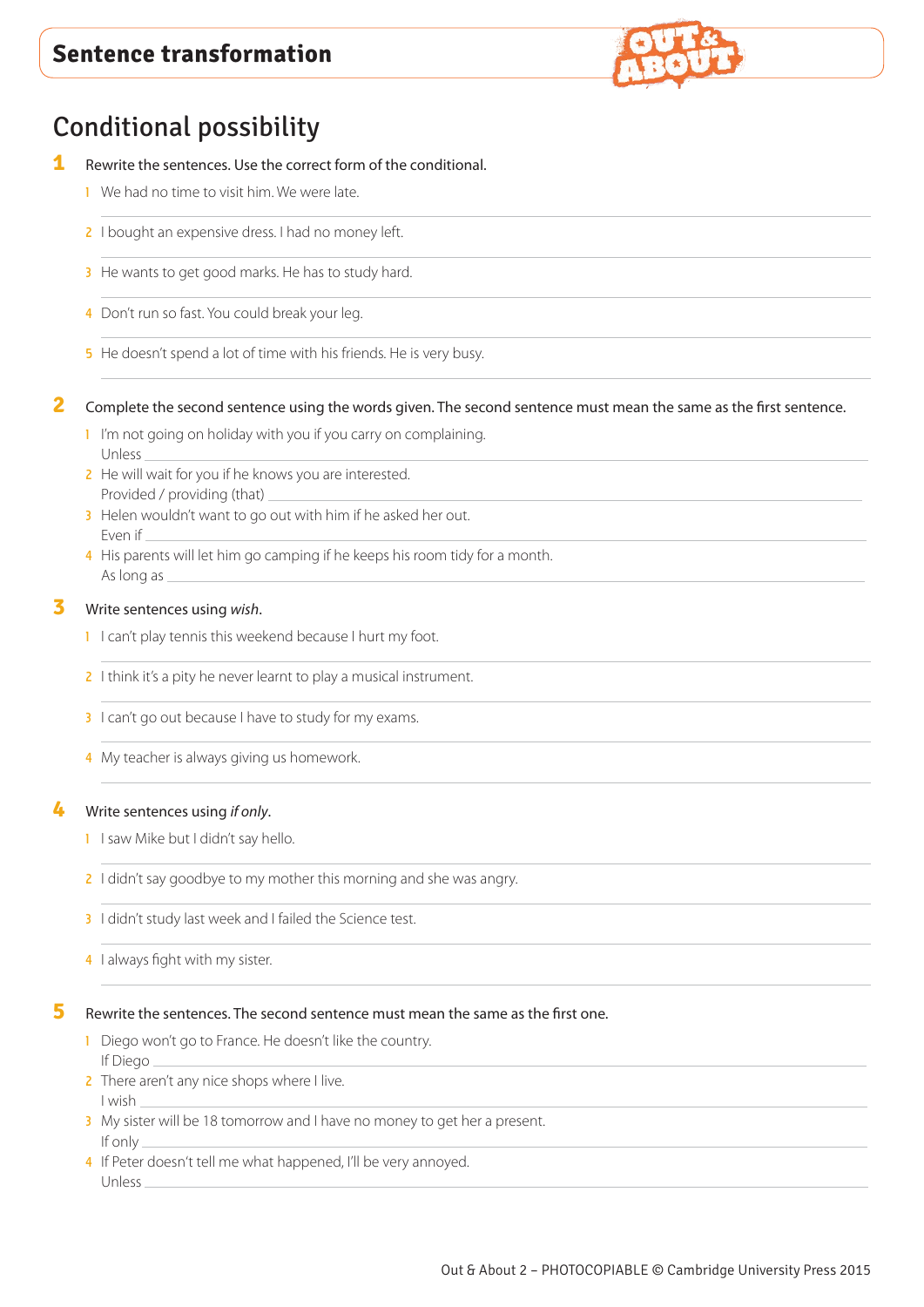# The passive

**1** Rewrite these sentences in the passive.

- 1 The team played a brilliant match on Saturday.
- 2 How many books has he written?
- 3 Do they sell furniture in that shop?
- 4 The authorities jailed two nurses for falsifying health records.
- 5 Thieves have stolen 190 Christmas trees in Manchester.
- 6 The government won't allow 16 year olds to vote in the next EU election.
- 7 A US pop artist has donated a collection of prints to the Tate.
- 8 The storm destroyed hundreds of homes across Cumbria.

#### **2** Rewrite these passive sentences in the active voice.

- 1 These lemons have just been picked from the tree. We
- 2 He asked to be picked up at midnight. He asked me
- 3 It has to be done! You
- 4 All his old books were sold.  $He$
- **5** Is breakfast being prepared? Are
- **6** Deck chairs are sold on the beach. They
- 7 The mathematical problem could not be solved. Nobody
- 8 Their passports were lost. They

#### **3** Rewrite these sentences in the passive using the verbs in bold to start the passive sentences.

- 1 Everybody **knows** he's a great singer.
- 2 We didn't **expect** them to arrive so early.
- 3 People don't **believe** that there is life in outer space.
- 4 They **say** he's a multimillionaire!
- 5 Everyone **predicts** that global warming will destroy our planet.
- 6 People **estimate** that the first driverless car will be available on the market in 2020.
- 7 They **report** that pay rises will fade fast!
- 8 People have **considered** it as one of the best films the world has ever seen.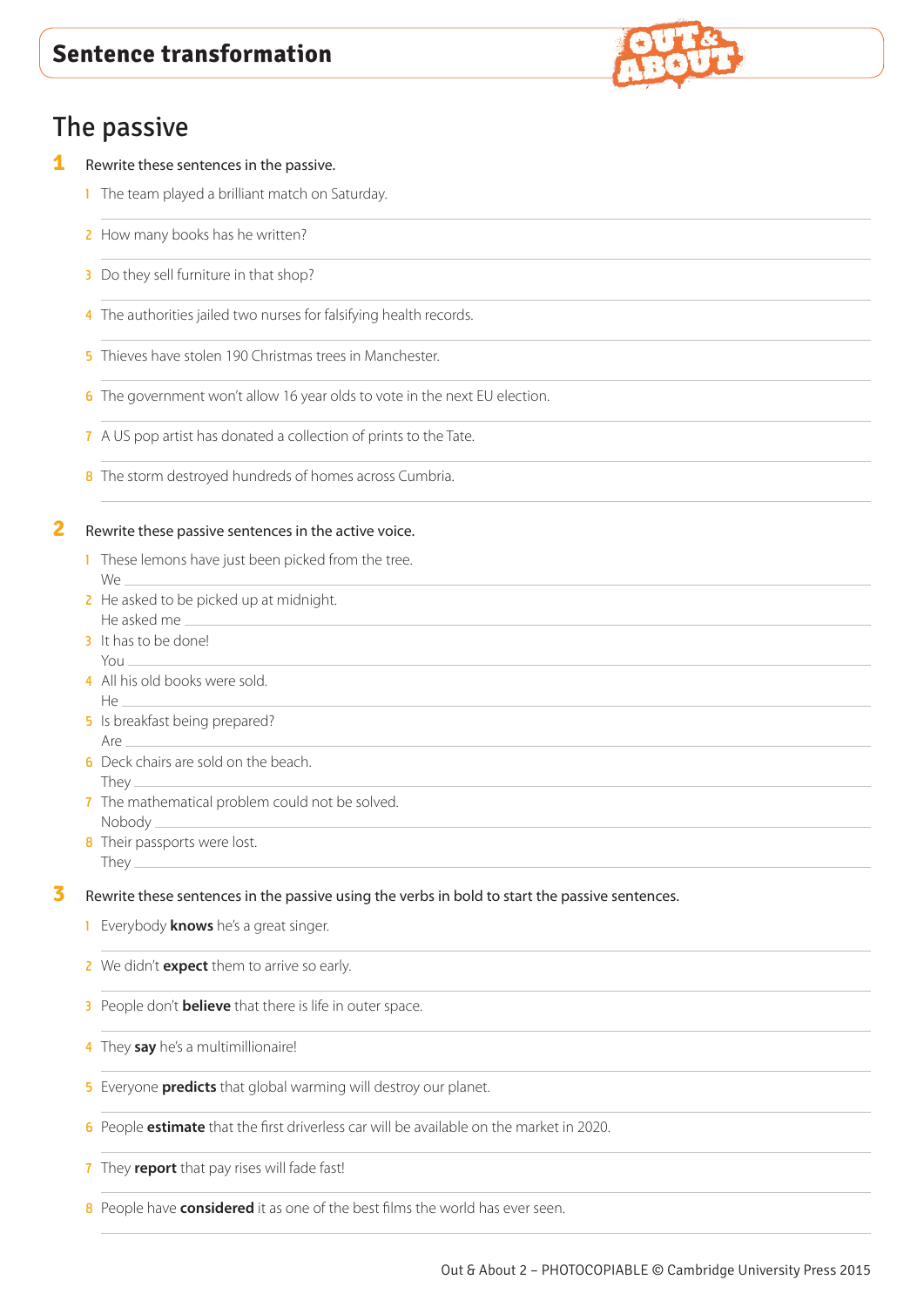

# Reported speech

- **1** Complete these sentences in reported speech.
	- 1 'I've never liked chocolate ice cream!' said Carmen. Carmen said
	- 2 'My headache got worse and worse as the day went on!' Peter told his mum. Peter
	- 3 'They speak Welsh in Wales as well as English,' Olivia pointed out. Olivia
	- 4 'Harry was talking to the next door neighbour this morning,' said Jake. Jake
	- 5 'Sophie and Greg will be arriving in Prague in half an hour,' Lucy told her dad. Lucy
	- 6 'Claire has been cleaning the house all morning and no one has helped her!' Daniel said. Daniel
	- 7 'I may invite Tim and Nick to my birthday party, but I'm not sure yet,' Will told me. Will
	- 8 'My mum and dad will give me some money if I pass all my exams', said Alex. Alex

#### **2** Look at the questions below and then complete the second sentence with reported questions.

- 1 Head teacher: 'Where are you going?' The head teacher wanted to know
- 2 Grandma: Did you get my birthday card and the money? My grandma wondered
- 3 Sophie: 'How long does the train take to Liverpool?' Sophie wanted to know
- 4 Claire: 'What time does their flight arrive?' Claire asked
- 5 Charlotte: 'When is Sam's birthday?' Charlotte wondered
- 6 Josh: 'What are you doing here?' Josh wanted to know
- 7 George:' Did anybody see you go in to the house?' George asked
- 8 Hannah: 'When do you think they'll come and visit us again?' Hannah wondered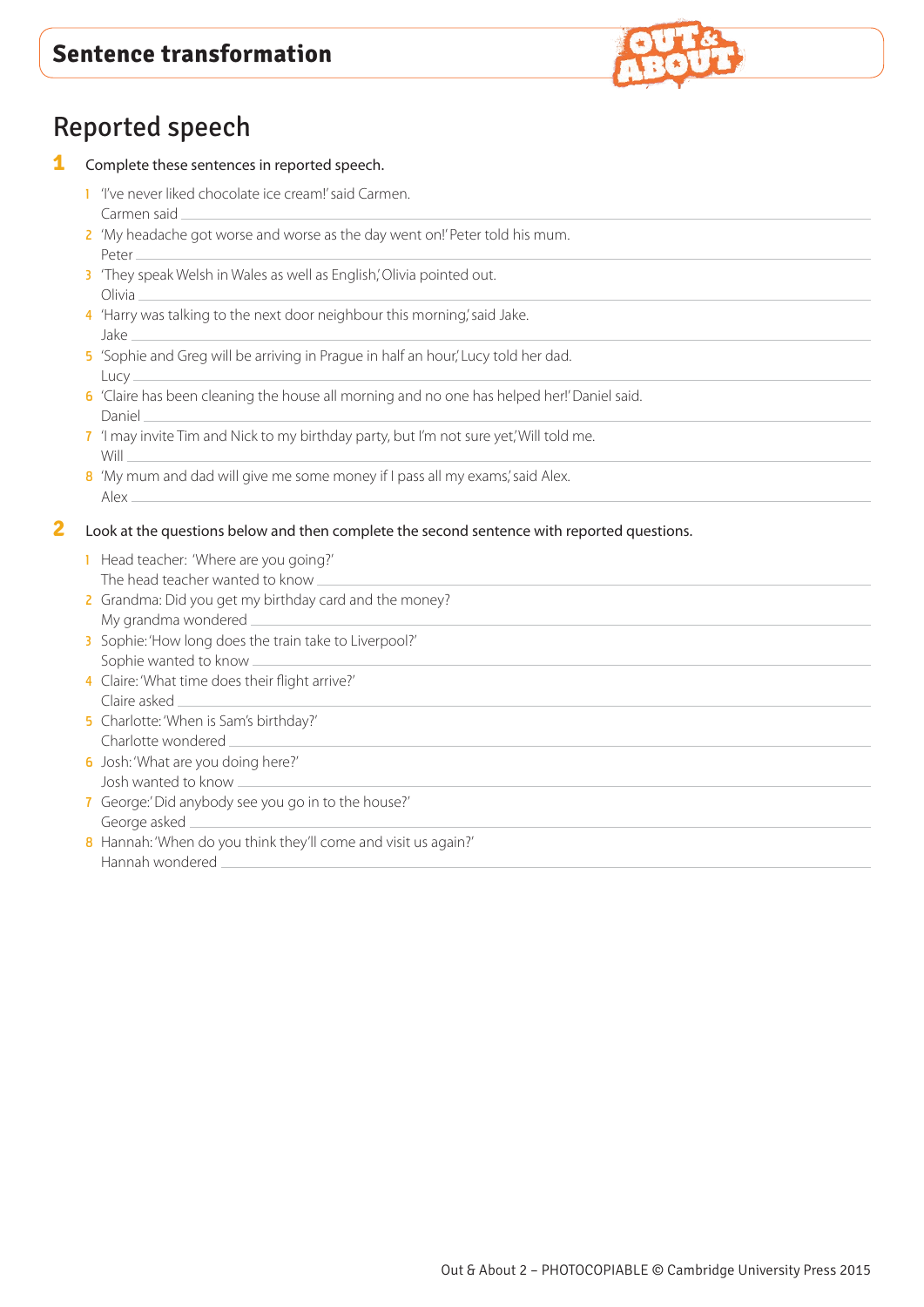

**3** Rewrite the sentences either in direct or indirect speech.

- 1 'What time do we have to leave today?' Emma asked.
- 2 She apologised for being late.
- 3 He phoned the bank and asked what time he could see the bank manager.
- 4 'The maths teacher never explains things properly,' David complained.
- 5 'You had better not forget to do your homework again or you'll be in trouble!' Gemma warned.
- 6 He promised that he would think about taking me to the cinema the following weekend.
- 7 'You really should read that book, it's absolutely fantastic!' Laura advised.
- 8 'It was me who broke the radio,' Matt admitted.
- 9 She suggested that I find out about the injections I might need before travelling to India.
- 10 Frank was telling me that he was going to buy a new car.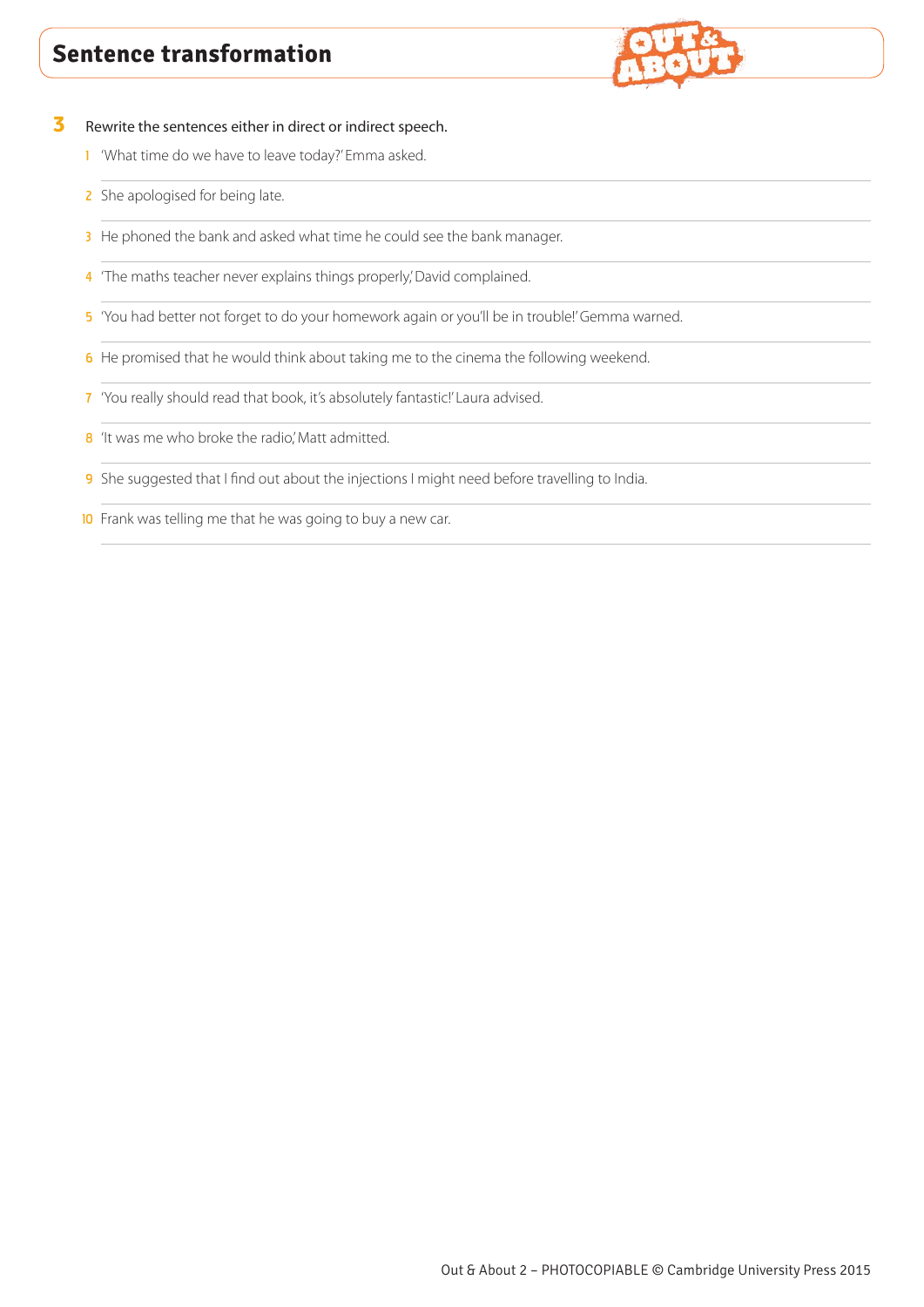

## Relative clauses

- **1** Join the two sentences using a relative pronoun to make one sentence.
	- 1 This book is really good. I am reading it at the moment.
	- 2 My aunt and uncle live in Ireland. They have two dogs.
	- 3 The museum closes at 8 o'clock. We want to visit it.
	- 4 The lady is from Japan. She lives next door.
	- **5** My dad has a computer. It is very old.
	- 6 My best friend doesn't go to my school. She is 18.
	- 7 I saw Steve. He went to university with you.
	- 8 James works for a company. They sell bicycles.
	- 9 The train goes to the airport. It leaves every 20 minutes.
	- 10 I lost my glasses. They were on top of the television.

#### **2** Rewrite these sentences using relative clauses. Make sure you use the verb and preposition in the original sentence and that they sound formal!

- 1 Martha and William work for that company.
- 2 Katie is very proud of her brother, Jack.
- 3 They talked to those union workers about the demonstration.
- 4 Jenny would apply for that sort of job.
- 5 The children will participate in that competition.
- 6 Clara was listening to that radio programme.
- 7 Who did you discuss the issues with?
- **8** We're thinking of moving to a bigger house.
- **9** The company made a profit on that sale.
- 10 You can't rely on that type of information.